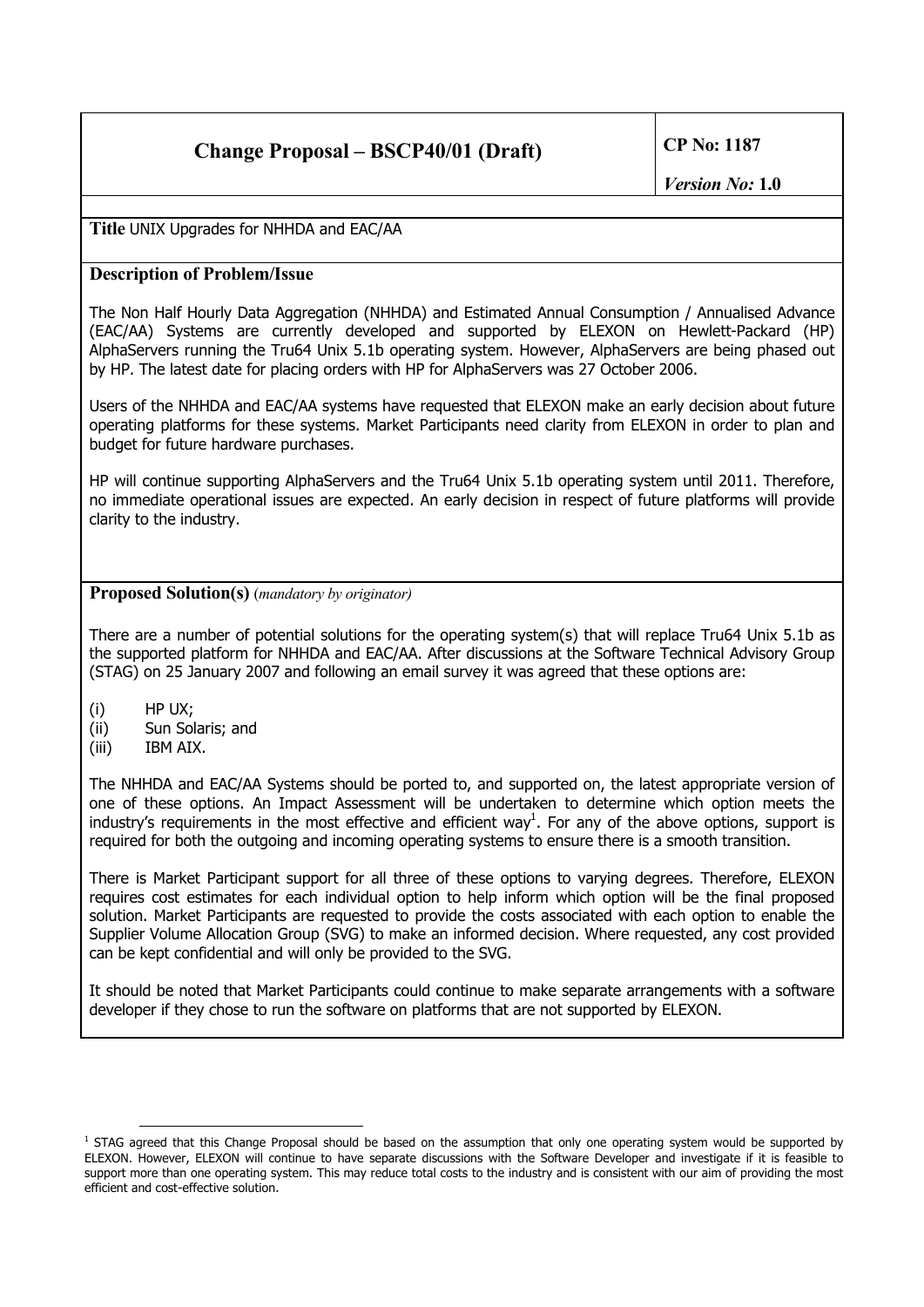## **Change Proposal – BSCP40/01 (Draft) CP No: 1187**

*Version No:* **1.0**

**Justification for Change** *(mandatory by originator)*

As discussed above, Market Participants require an early decision about future operating systems as investment in the required systems has significant lead times. Market Participants have requested that ELEXON investigate this issue with high priority.

Market Participant views as to the most appropriate operating system are currently split and this was further reinforced by STAG views. ELEXON will carefully assess the proposed solutions once costs are available from the Software Developer and the industry.

#### **Is the Change being proposed a Housekeeping Change?** *(optional by originator)*

No

#### **Configurable Items Potentially Affected by Proposed Solution(s)** *(optional by originator)*

NHHDA and EAC/AA systems and relevant documentation.

**Impact on Core Industry Documents or System Operator-Transmission Owner Code** *(optional by originator)*

None identified.

#### **Related Changes and/or Projects**

None identified.

#### **Requested Implementation Date**

The most appropriate Release in 2008 dependent upon the software option chosen (see below).

**Reason:**

ELEXON will endeavour to implement this Change Proposal as part of the most appropriate Release in 2008. However, the Release date will be dependent upon the software option chosen and will be investigated as part of the Impact Assessment stage.

### **Agreed Release/Implementation Date** *n/a*